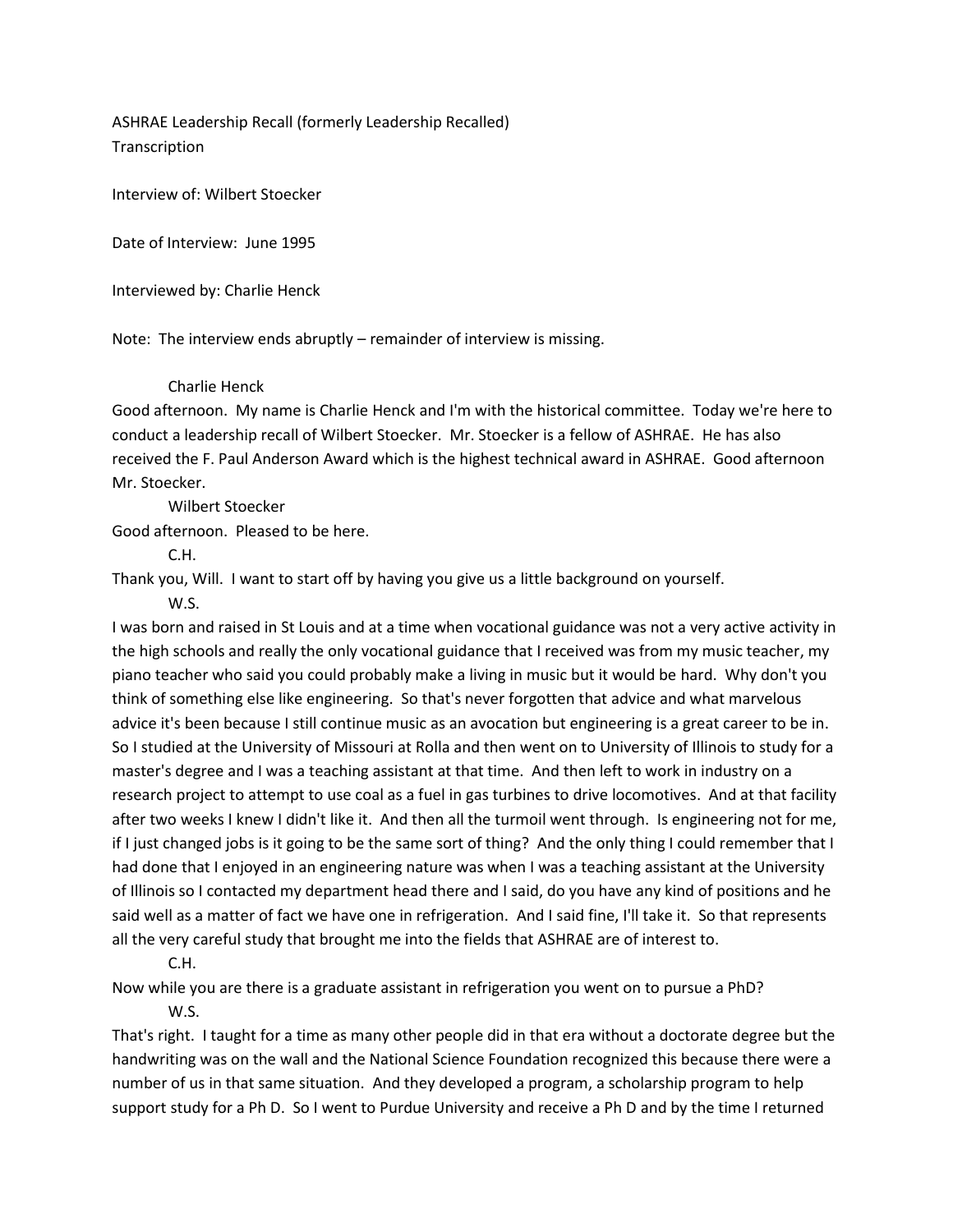to the University of Illinois the rules were very clear you had to have a Ph D in order to do anything at the university anymore. So my timing was very fortunate, pure dumb luck.

C.H.

Well that's great. What areas of refrigeration, you specialize in one area?

#### W.S.

Not really because I've done quite a bit in air conditioning as well, applications of refrigeration to air conditioning. But lately refrigeration activities have been more in industrial refrigeration which means primarily the refrigeration freezing of food, low temperature large systems. But in addition in the university we have the opportunity once in a while to take a sabbatical leave and it's looked upon some as a boondoggle vacation but it's also an opportunity to get away from what you're doing and think about a little more about the possibilities. And during one of those sabbaticals that I had, this was an opportunity to reflect on what was going on with respect to research at universities because by this time the manufacturers of components had developed some very sophisticated research facilities of their own and it became more difficult for universities to find their niche in that type of work. But an area that was not being well covered I felt was in the area of design and more advanced techniques in design. And my sabbatical was in, I spent it in Germany where they had the concept of design, a process design being much broader than just design, let's say of an air conditioning system. And when you look at an air conditioning system you think of the components. You've got fans, compressors. You've got fluids generally as a working substance and you're moving the things around. You have heat exchangers, reactors. And that combination of components covers a broad range of systems not only air conditioning and refrigeration but power generation and food processing, pharmaceuticals, all such things. So I began working in what eventually became called thermal systems. And we had some techniques that were starting to develop. System simulation, optimization of systems. And there's a tie in with what was going on in ASHRAE at the time too because in the late 60's there was the battle of the fuels going on between the gas industry and the electric industry. And when a new building was being designed, the electric and utility would come lay on the consultant or on the owner's desk a thick report showing that electricity would be the desirable choice and a few days later the gas industry would come in with similar reports. And the consulting engineer, as skilled as he might be, he was having difficulty trying to assess what was right, what is wrong in these reports. And the leaders of ASHRAE felt that they ought to have some kind of a role in trying to help the people, the owners but especially the engineers too to make a rational decision. So they formed a, what is called a task group on energy requirements for the heating and cooling of buildings. And I was asked to be chairman of that and I was intimidated by it and I declined because I could see the meetings that were going on where these various industries were getting their powerful people, their lawyers and I just knew that there was going to be a lot of struggle going on in this and I didn't feel that I had the maturity to handle that type of thing. The person who did agree to do it was a presidential member. Bob Tull and I became a member of that task group and it was a pleasure and an education to watch that person operate because he didn't know all of the technical details involved but he was responsible for getting these people to work together. And a master of administration because I could see what he was doing. He would ask me questions. He would ask the various people questions as though he were preparing to make a presentation to someone else. And he did such things as to call in addition to the meetings that were held during the national meetings of ASHRAE, to call meetings in between time which were really the working meetings which were away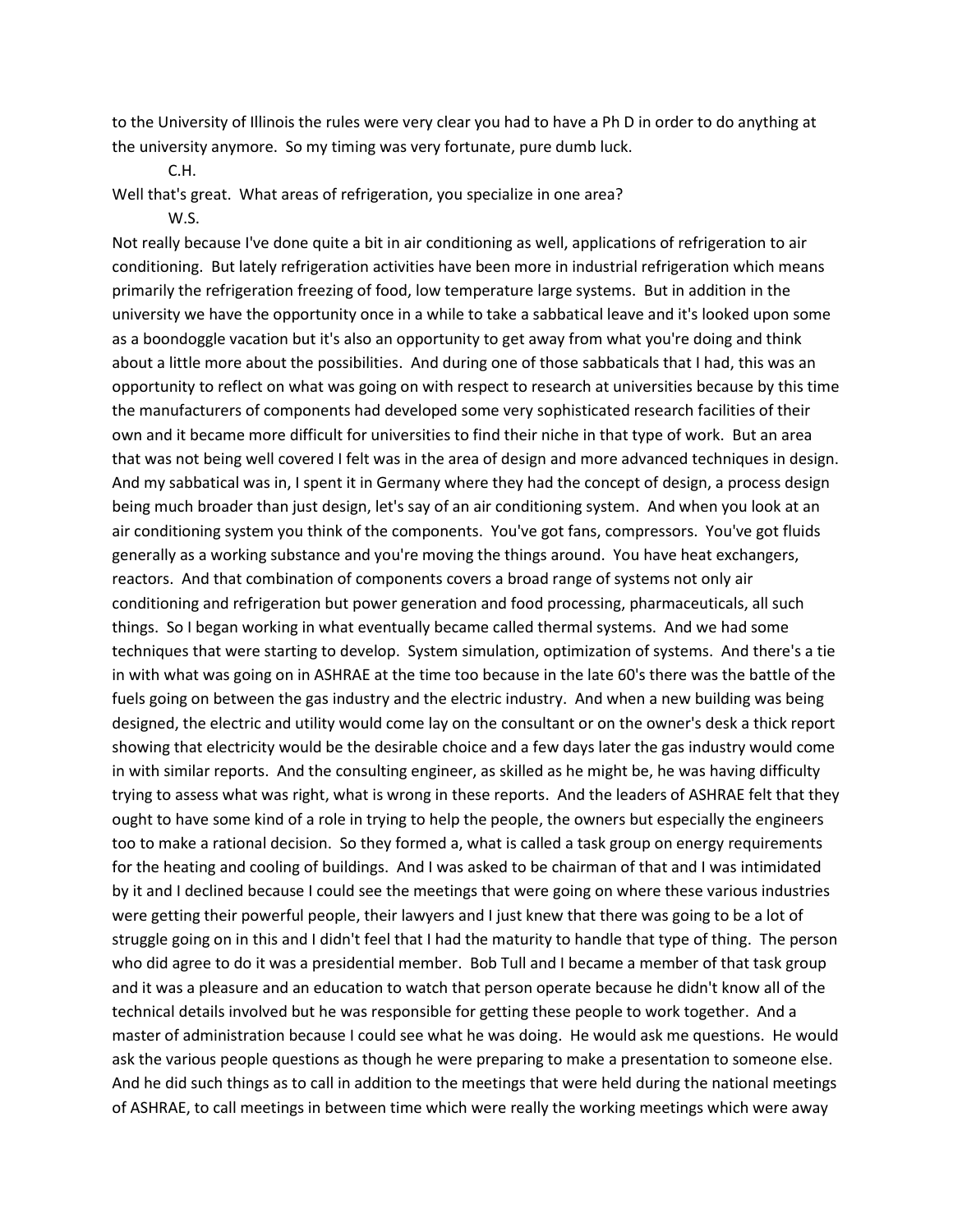from the political pressures of the group. And there was considerable progress made in that energy task group and as so often happens you think that well this is a nice little thing going on and then the energy crisis hit. So the timing was just remarkable because ASHRAE had some tools, had a database available to attack the energy crisis. And this whole activity went on with the formation of some technical committees and the entire series 90 standards are really the outgrowth of that work. So that's one of the things that has happened within ASHRAE that I was close enough to observe where I see there was some work going on that became very influential in what happened in an ASHRAE in the future.

C.H.

I have never heard that about the Standard 90. All that work that went on ahead of time.

W.S.

That's right and there's considerable work that had to go into Standard 90 of course but there was some background available that the writers of those standards had to rely on. I think of another situation that was much, much earlier. When I joined the University of Illinois there was an elder statesman whose name was Fahnestock, Morry Fahnestock who was a research professor at the university. And he had close contact with the medical school the University of Illinois. And when first, when air conditioning first became of some importance there were many people felt that it was a health hazard. The so-called thermal shock, that you're in an air conditioned place and then go out into a hot humid street that this would cause heart attacks and all such things as that. And Fahnestock was able to get the medical people to conduct some studies and to find that a normal healthy human being was not adversely affected by this change. Now I'm sure that air conditioning would have been popular without this medical background but it certainly had an influence to show that there was not a medical problem associated with air conditioning and then, oh I would say late 40's, late 50's air conditioning really started to become important and popular.

C.H.

Was this Fahnestock a member of ASHRAE?

W.S.

Oh yes, oh yes. And had the Distinguished Service award of ASHRAE. I think that he might not have been a fellow because I'm not sure that the fellow plan was in existence at the time that would have caught him on it, but he would he had all the qualifications to be one.

## C.H.

Now you are involved in with the, was it the Illinois chapter or the Chicago chapter?

W.S.

The Chicago chapter. Living in Champagne Urbana the nearest chapter at the time. I became a member of ASHRAE in 1952 I think it was. It was in Chicago and I became a member of that chapter and of ASRE. I came into ASHRAE through the American Society Refrigerating Engineers. And that is one chapter that remained a refrigeration chapter in any city of the country. There's the Illinois chapter which is a much larger one with perhaps 800 members and the Chicago chapter that is considerably smaller, less than 100 members primarily devoted to refrigeration, industrial refrigeration. And that experience of the merger was difficult for some of the members who were members of ASRE because at that industry, the industrial refrigeration industry, was and is a well defined area. Everybody knows what the people do who are in that field and so when this group found themselves a part of a much larger arena in ASHRAE, there were some disillusioned because they had to explain to too many people what they were doing.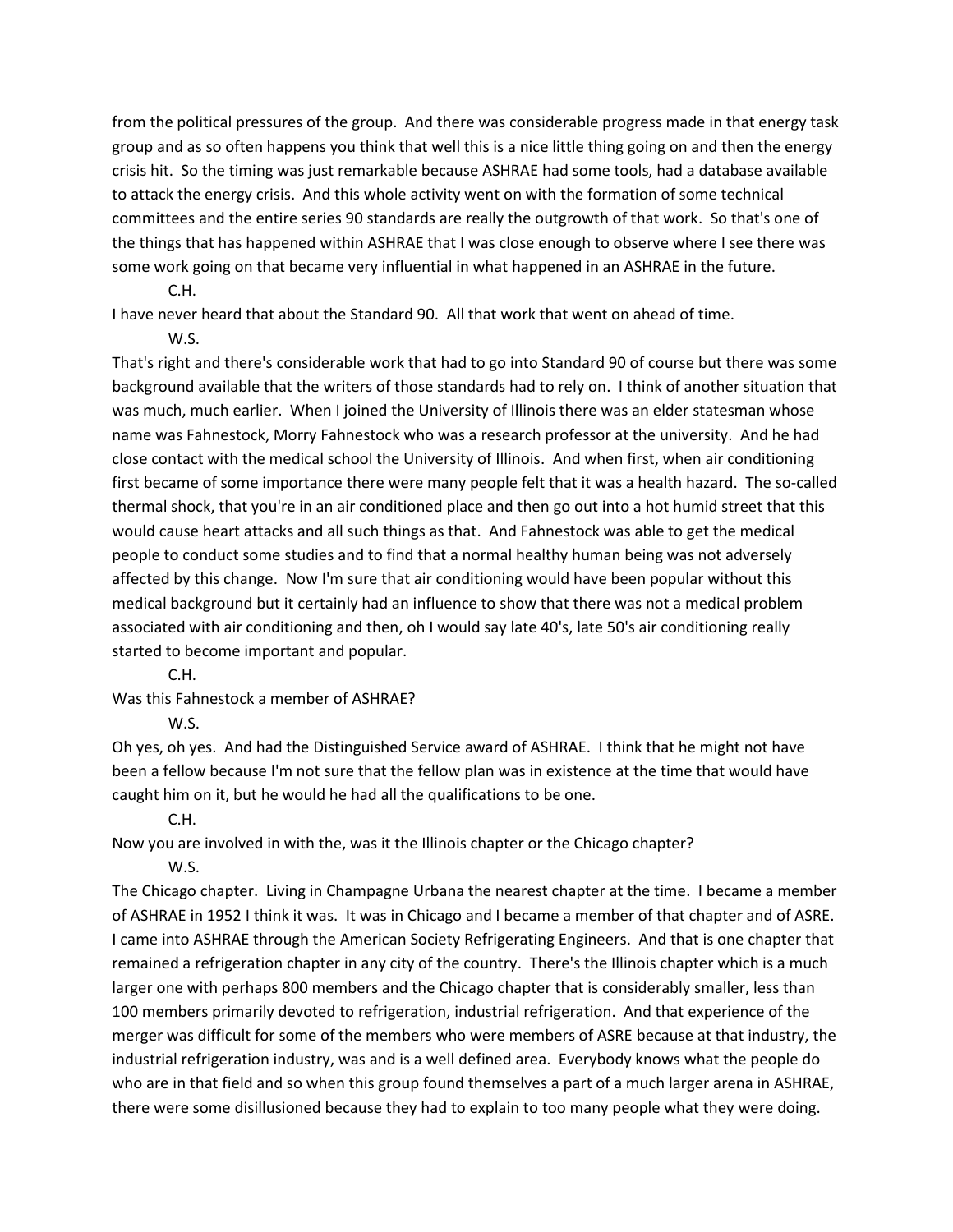And there were people who dropped out of ASHRAE in the early stage because they felt that they ASHRAE had no interest in what they were doing. But a number of others continued and I think with a very successful result. There were the statements that people would make, ASHRAE does nothing for us. And whenever I would hear them I would say you're right. ASHRAE does nothing for you but ASHRAE is there, the structure is there and if you're willing to work there are things that can happen. And those people that remained and worked and now that issue I'm hopeful is dead. But there is considerable accomplishment that ASHRAE has been responsible for in that refrigeration area.

C.H.

Were you ever involved in any research in the ammonia refrigeration?

W.S.

Yes, in fact in the past dozen years I've probably done more in that area, ammonia refrigeration and which, in industrial refrigeration since ammonia is the dominant refrigerant in that field, I've gotten into ammonia refrigeration and some of the problems, some of the successes associated with it. Ammonia is an excellent refrigerant and in the sense the awareness of what CFC's can do, the ozone, depletion of the ozone layer and also global warming since there's been this attention focused on those problems. Ammonia comes off smelling like a rose because it does not contribute to those problems. So it's a good refrigerant. It is efficient, more efficient than any of the others. Has good heat transfer coefficients, has lots of advantages. Big disadvantage is the toxicity level that is considered dangerous of ammonia. It's the order of 25, 50 parts per million compared to the halocarbon refrigerants that are normally of about a thousand. So there are special things that have to be done to use ammonia properly but the equipment, the codes, the modern codes when they're adhered to, you have safe systems. And there should be no accidents. It's either human error or some kind of deficiency and a failure to abide by the codes that causes the accidents.

C.H.

Do you see ammonia refrigeration having a comeback commercially?

W.S.

Possibly. I would think that the first place that ammonia even right now is increasing its market is in the industrial field. Low temperature refrigeration of foods. The principle refrigerants competing in that market are refrigerant 22 and ammonia. Now 22 is an HCFC so it does not have to be phased out as quickly as the CFC's do but there is a time for refrigerant 22. Certainly no later than the year 2030 and most countries of the world including the United States have moved that time down. So refrigerant 22 will have to be replaced some way. And what has happened in the past several years is that ammonia has taken over more of the market in the industrial field than maybe the 50, 60 percent that it had. So it's moving into such markets more strongly now but into fields where it didn't exist before. There's discussion about supermarkets. Now if you use ammonia in a supermarket if you can't distribute it through the store. That is a violation of the code. You cannot have a direct system. You have to have an indirect system. So you've got to chill water or chill an antifreeze and send it through the coils in the display cases and that might look like a prohibitive disadvantage to ammonia but the fact is that that concept is, has virtue even if you are using a halo carbon refrigerant because in the leakage of refrigerant in supermarkets is considerable. And tests seem to indicate that within two to five years you have replaced the whole charge because of leaks in a system. Well when they, when refrigerant, when we didn't know about the CFC we get by with doing it. But now the cost of the replacements is so high,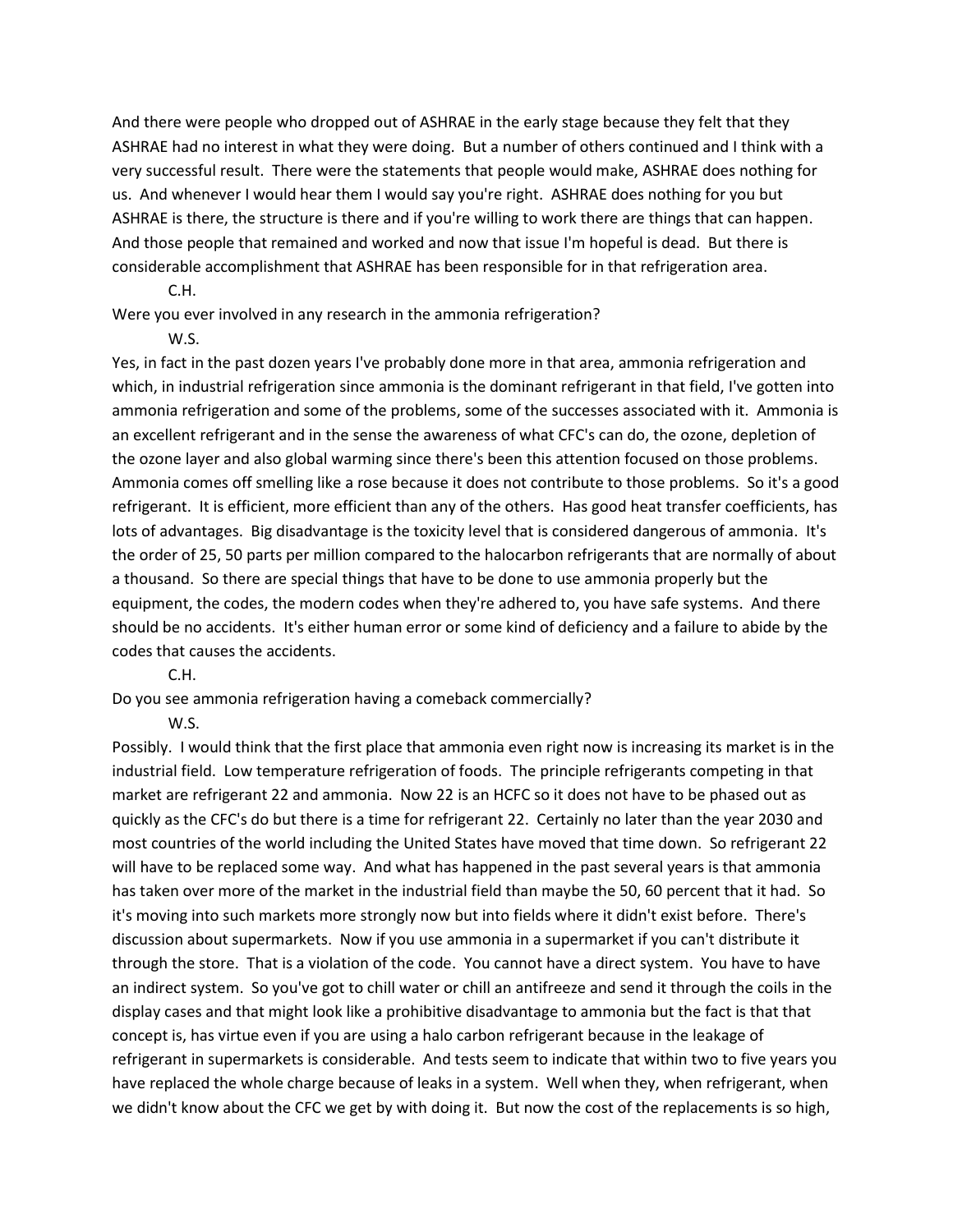maybe five, eight dollars a pound that it becomes an economical question. So regardless of what refrigerant you might want to use as the primary refrigerant, you might still want to consider the circulation of a fluid, an antifreeze through the store and if the supermarket industry has made that decision that we're going to use a secondary coolant, then ammonia can compete with the other refrigerants to provide the chiller. You have one central chiller perhaps on the roof that chills all of this fluid and you could use 134A for the higher temperatures or some of the replacements, the halocarbon replacements for 22 and 502 or ammonia.

### C.H.

Interesting. Tell me about some of the research projects you've been involved in throughout your career?

#### W.S.

Well one of the early ones was in frost formation. We had a study at the University of Illinois where there was quite a bit of work going on in research residences in the 1940s, 50s, and up through the 1960s. There was a residence for hot water heat, hydraulic systems. There was a residence for warm and cool air cooling and while I had very little contact with the direct work in these residences, old staff members would get together. But another research residence that we operated for several years was on a heat pump, an air source heat pump. This was in 1951 and the heat pumps that were built at that time had problems and so many problems in fact that the heat pump industry almost took a nosedive and disappeared until better heat pumps, better compressors, stronger compressors and so forth were developed. Well one of the things I noticed in the research that we were doing on the heat pump is that the frosting of coils on the air source, on the outdoor coil was a problem. So we did some laboratory work later on frosting up of coils and this work had applicability not only to heat pumps but also into low temperature refrigeration because in cold storage warehouses there's always frosting occurs. And a few of the things that we found in that study had their influence on the kind of equipment that some of the manufacturers designed. For example to have a wider fin spacing at the entrance, the air entrance to the coil than at the outlet because most of the frost would form at that the entrance so you could operate the coil longer without defrosting. One of the areas that I worked with for some time was with controls, air conditioning controls. And this was just about at the time that computer control was coming on. So we looked at some of those modes of control that were improvements over the standard pneumatic controls which were primarily proportional controls but with computer control you could use proportional integral control or proportional integral derivative control although an air conditioning derivative control never seems to be necessary and sometimes it causes problems. We did some studies on proportional integral control and the possibilities of energy saving when you have this mode of control. Another area of research which was more in the software area was in system simulation which means predicting what a system is going to do when it's operating at part load conditions because normally components are selected to operate best at full load conditions. But systems operate most of the time at part load conditions. Well what sort of energy efficiency do you have at that case. Well with these tools system simulation you can predict when you know the performance of the characteristics of the components and when you know what the input conditions are, the outdoor temperature let's say, you can predict what the system is going to do. This was just about at the time when digital computers were coming in. And there was a conference that was held all summer long at the University of Michigan sponsored by the Ford Foundation and the National Science Foundation with a very artificial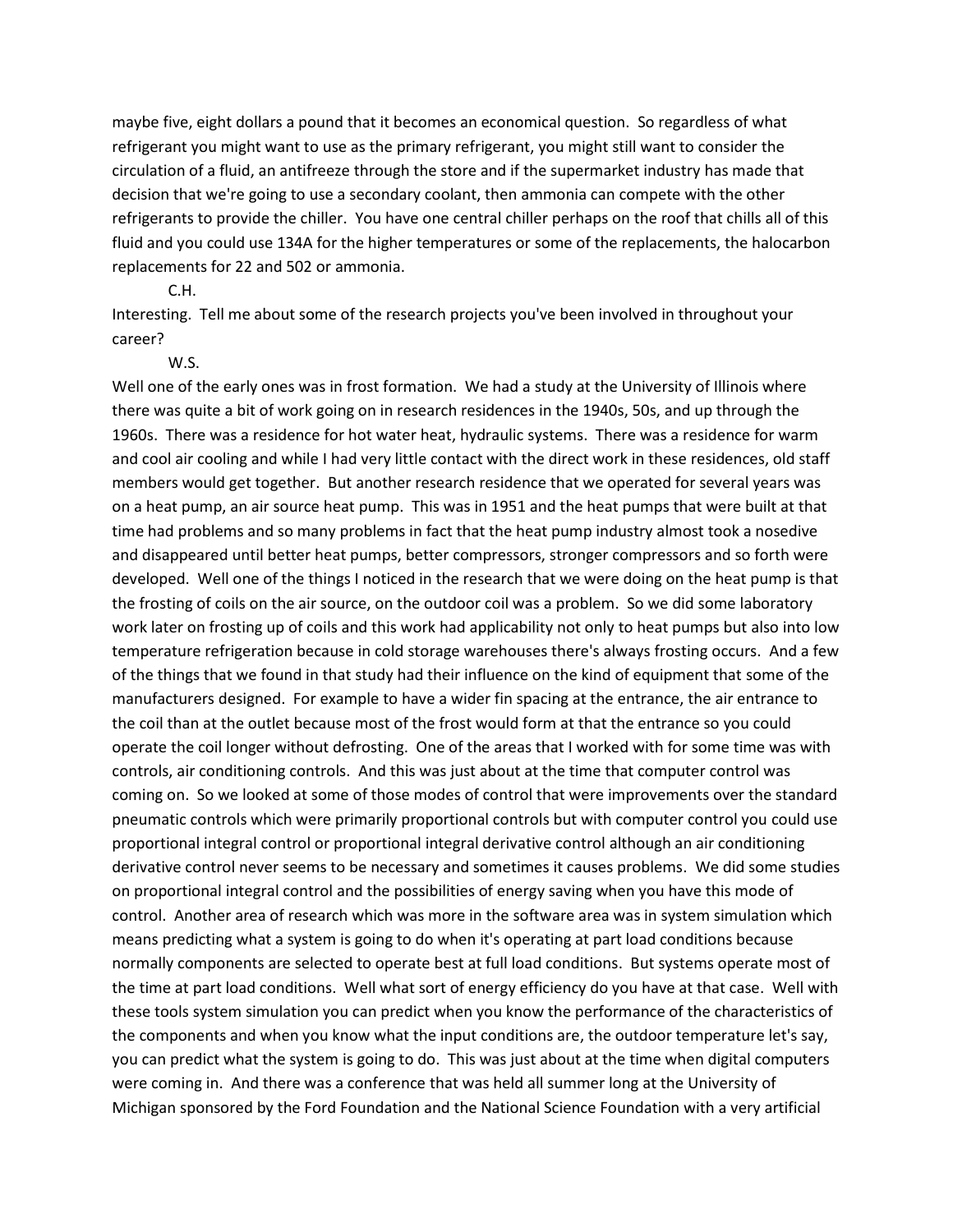objective of now that we've got these digital computers what are we going to do with them? So a group of faculty members came together and I was not part of that. I would have been honored to have been though but I think that they had, they really set a course and system simulation was one of the very important activities and this fit in with the system, the thermal system work that I was doing. So we got started in system simulation and it happened to be a very important thing then for ASHRAE in the energy requirements and considerable system simulation still goes on. Some of these big programs DOE2, BLAST. System simulation is a very big part of their activities. So you do some things in the narrow confines of your own job and you find that other people are doing the same thing and you get work together and there's a synergy that comes from it.

C.H.

You mentioned the Chicago chapter. Tell me a little bit about what offices you held in the Chicago chapter.

W.S.

I never held an office in the Chicago chapter although it seems that I presented, would make a presentation about once a year at the chapter and kept close contact with them. But about 14 years ago there was a chapter formed in our region of Illinois called the East Central Illinois chapter and the primary cities in that chapter are Champagne Urbana and the institutions or the University of Illinois, the construction engineering research lab of the U.S. Army is also in Champagne and they always have a number of people who are working in interests of ASHRAE. There's a small consulting community there in Danville Bohn Heat Transfer has provided a number of people and then in Decatur consulting people. So that's primarily the makeup of the chapter which has about 100 members and most of them are student members. We probably have about 50 members who are working full time in the profession and the Regional Chairman at the time was Phil Dugan who helped us get the chapter started. Jack Chaddock was the president at the time to install the chapter. Phil Duann saw me later and he said how's the chapter doing and I said well we're getting along. We have attendance, 25-30 at a meeting which is probably a pretty good percentage for this small number that is listed as membership. He said he's always been concerned whether that chapter would survive but it has in its own way and I think has done a lot for the people who are members of the chapter because the nearest chapters now are in Peoria and Chicago. So it has served its purpose well, have enough people attending meetings to make it worthwhile for people to come in from outside to speak, so it has served its purpose well. It's not a huge chapter and probably never will be.

C.H.

You mentioned the fact that you have a large student population or members of ASHRAE in your chapter. Can you tell us why you think there are that many students. Are they members or is there a student chapter.

## W.S.

There's a student chapter at the University of Illinois and most of the students are in the department of mechanical industrial engineering which is usual. But also in the agriculture engineering curriculum because an active ASHRAE member is in the department of ag engineering and this has received support for research projects also. At the university there is the air conditioning and refrigeration center which is primarily financed by contributions from companies, 40 thousand dollars apiece and there are 16 companies. And there are approximately 40 graduate students who are working on these projects and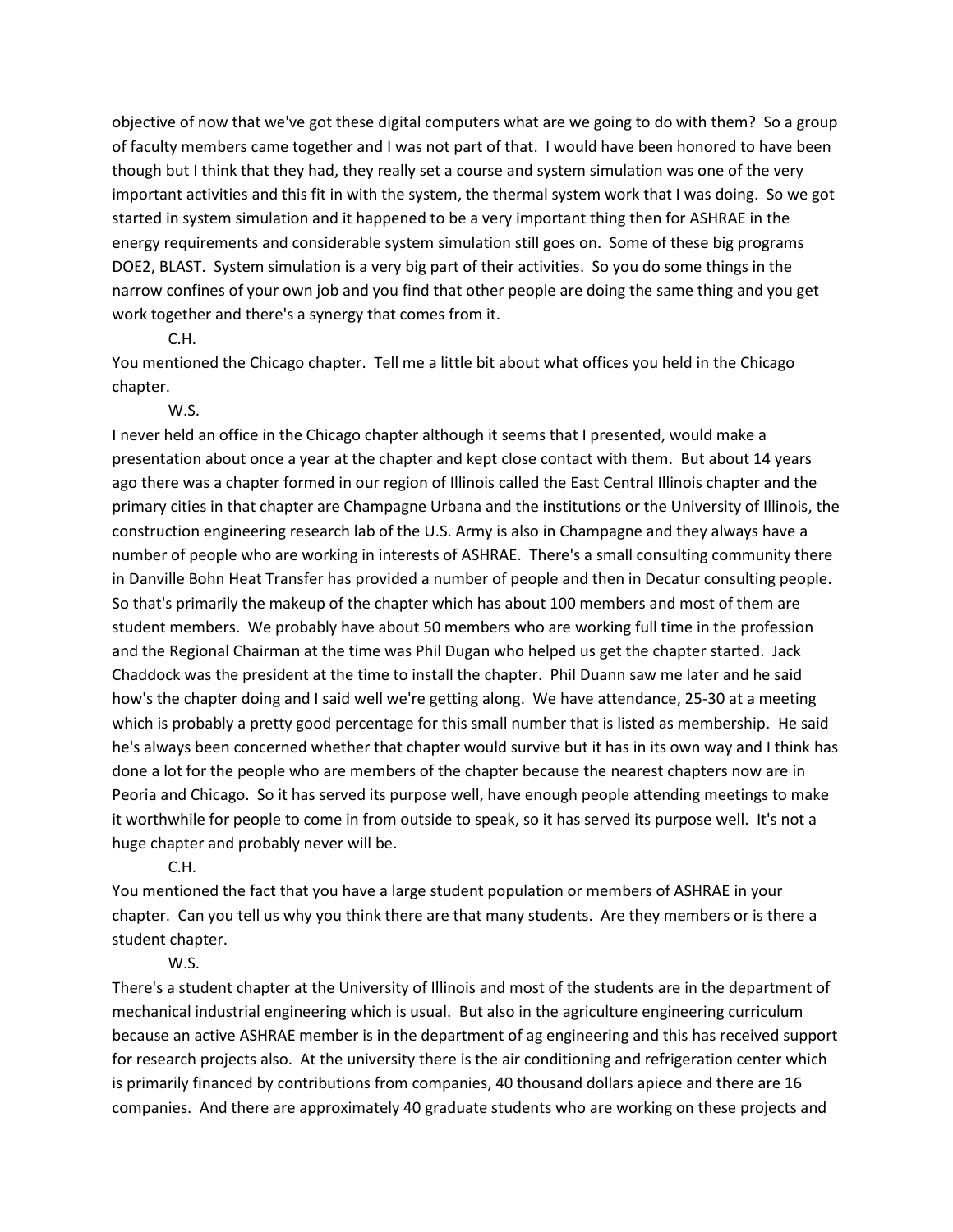most of those students are student members of ASHRAE. So always at the local chapter of ASHRAE meetings there are student members there who are interested in the particular subject of the evening. So yes there's a good strong chapter which usually doesn't have student branch meetings of its own but has brought in and the dinner costs are subsidized by the central Illinois chapter of ASHRAE as well.

C.H.

Now all the students that you have there, the contributions that are made to this air conditioning institute, you mentioned the 16 firms that do that. Are they local firms or firms throughout the United States?

W.S.

No they're national firms and generally the larger ones. And because of the historical way this air conditioning, refrigeration center started they're primarily in the domestic refrigerator field and in the mobile air conditioner field. But the director Clark Pollard is working hard to expand that into building air conditioning and there are now four of the members in that area of activity. So we recognize that there's always going to be some attrition of these members so constantly we try to attract new members as well.

C.H.

What do you tell the students, do you still teach? I guess that's the question I should ask first.

W.S.

Well I should clarify that because I'm retired at the university. But the University of Illinois has always been good to me and continues to provide an office for me and I usually stop by for a short time every day if there's someone wants to talk or something, that scum up some messages, I take care of it. But I do not teach in the regular program now but I continue to teach in continuing education courses, primarily in industrial refrigeration workshops that we hold twice a year. We started at the University of Illinois and I thought probably we'll run this once or twice and anyone who is ever going to come will have come and then we'll kill it. But that didn't happen and in fact we couldn't handle everyone in one course a year so we hold one at the university in the summer and then in the winter move to Charlotte, North Carolina, hold another one. Now in the past five years we have not been holding them at the University of Illinois. After about 12 years of handling all the arrangements I was very happy for a colleague, Don Fenton at Kansas State to handle that. I still have my same role in the presentation but we hold our university offering at Kansas State and then a city offering at Charlotte. So that's a one week course and those are twice a year so I'm a part of that as well. But I do not teach classes anymore at the university.

C.H.

When you were teaching, what kind of advice would you have for a student trying to get involved in our industry?

W.S.

One of the programs that I had on an informal basis work very well. Chicago being a big design community I would contact the people as well as some of the manufacturers up there. Would you like to hire a student during the summer, normally between his junior and senior year. And those who were interested let me know and then I would let the students know, many of whom were from the Chicago area and was thereby able to get students placed there during the summer. And that had an advantage both for the student as well as the company. The company could see a student operating in a work